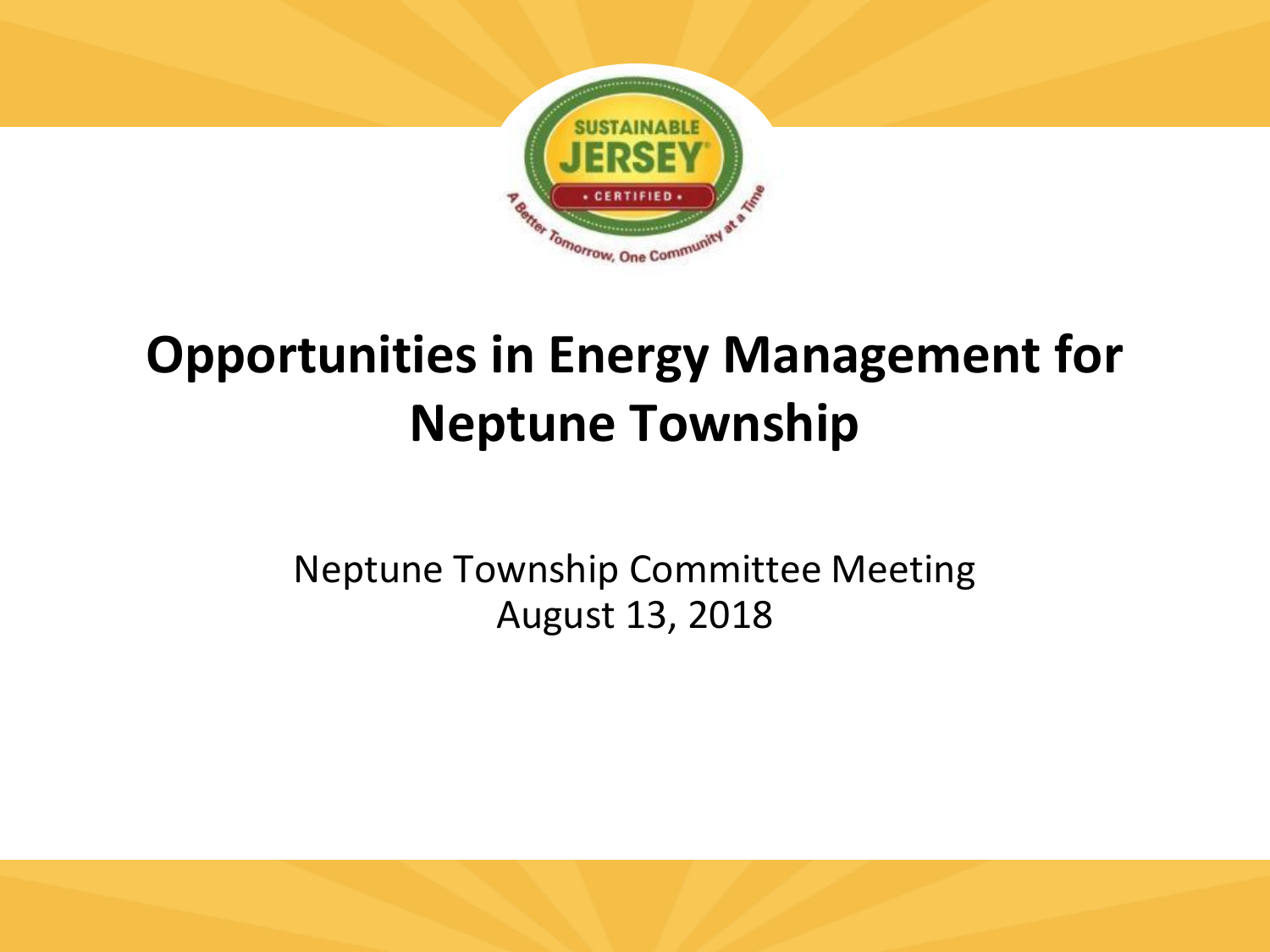



- **Master's student of Environmental** Sciences & Management
- Placed at Sustainable Jersey
- Goals:
	- Reduce energy usage
	- Quantify financial savings
	- Secure grants
	- SJ certification support





**EDF CLIMATE CORPS**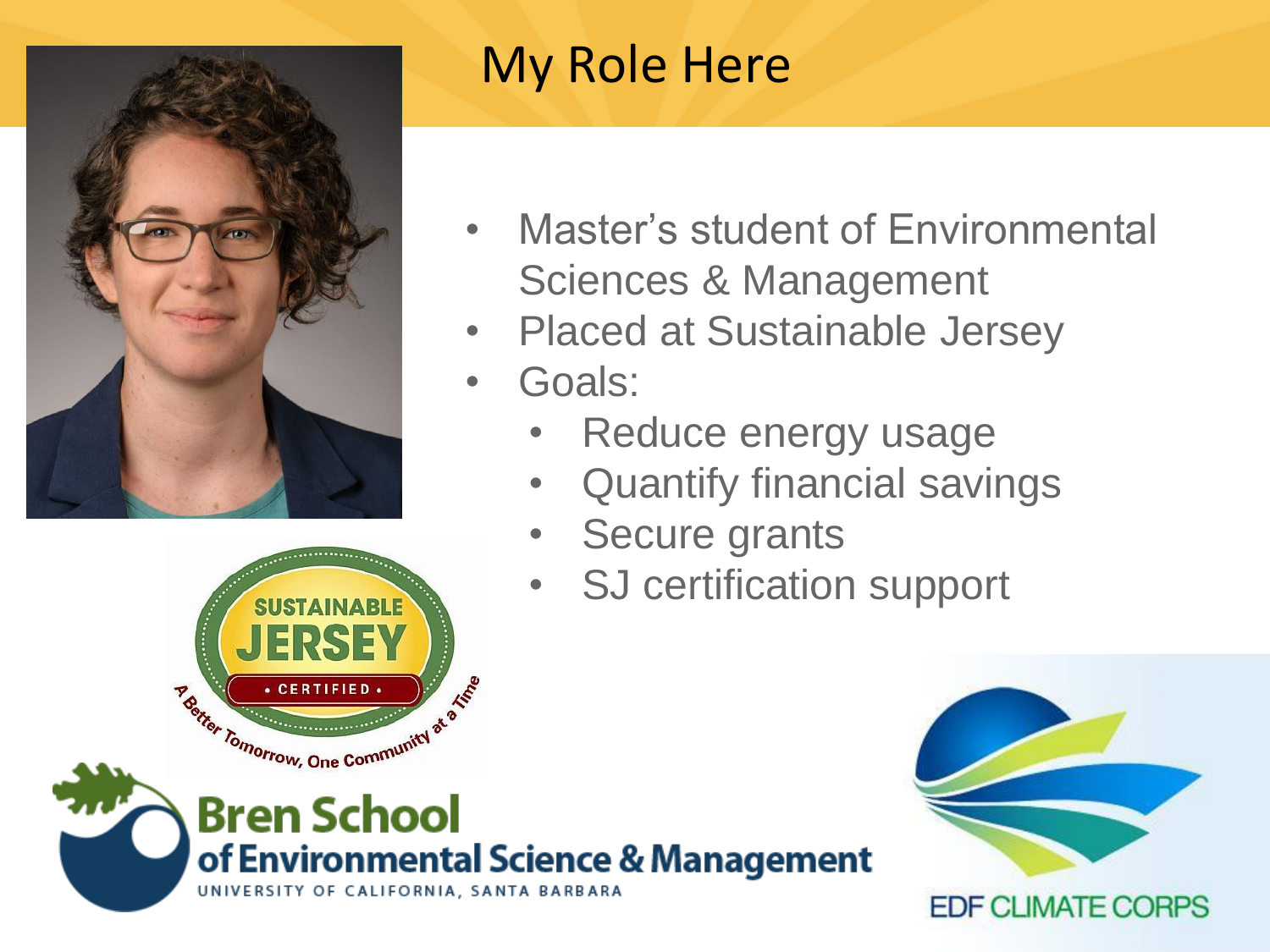#### What Neptune Has Already Done

- March 2018 Municipal Complex project
	- New boilers, water heaters, AC units, variable frequency drives and pumps



Results:

- Save **\$8,828** annually
- **7,558** fewer therms/year
- 20% lower gas bill annually
- **10,880** fewer kWh/year

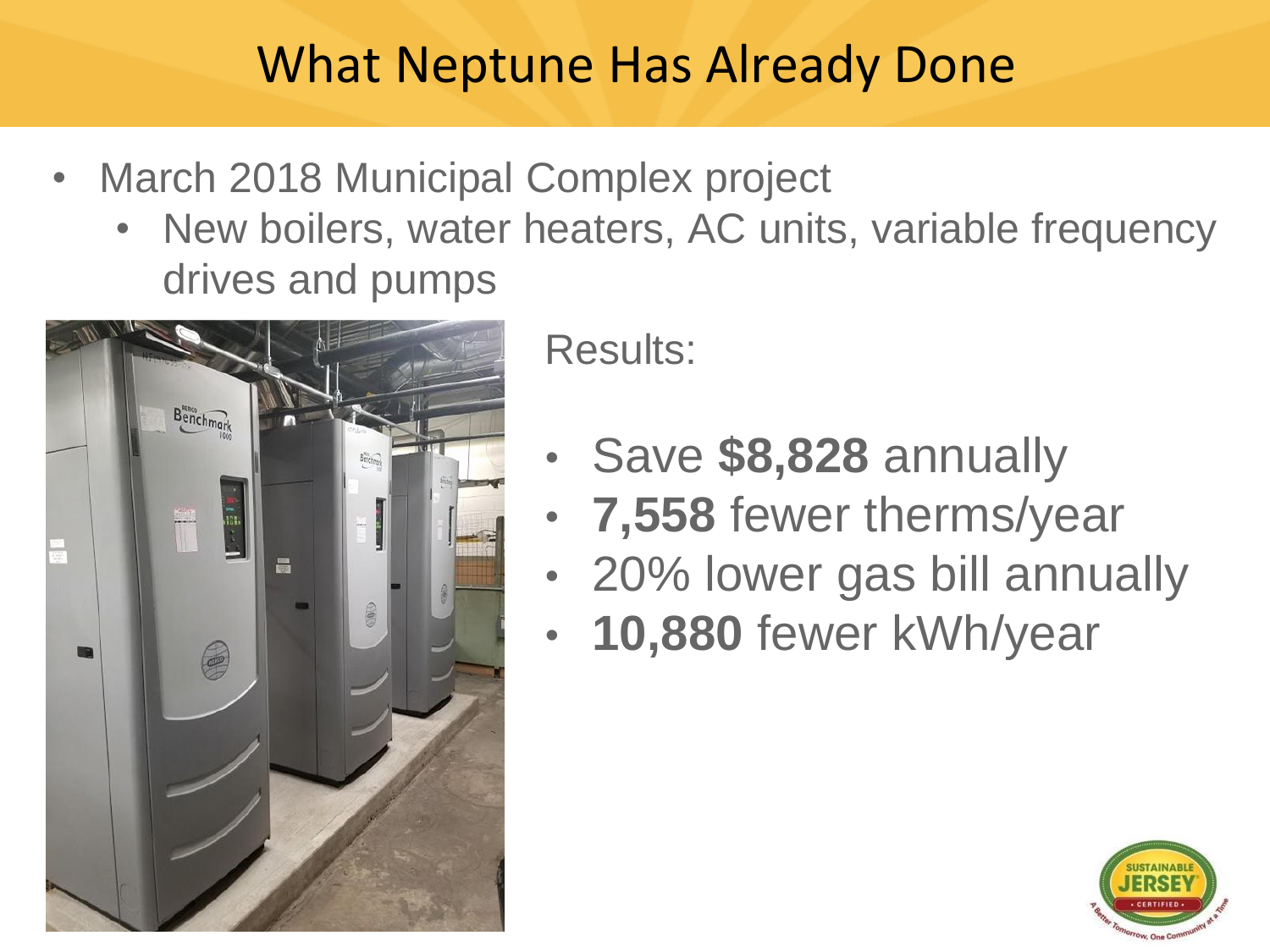That's the equivalent CO<sub>2</sub> reduction of removing 21 passenger cars from the road every year!\*



Resulted in Energy Star score improvement from **60** to **67**. Buildings with 75+ score are eligible for certification.





\*Source: [EPA CO2E Calculator](https://www.epa.gov/energy/greenhouse-gases-equivalencies-calculator-calculations-and-references#vehicles)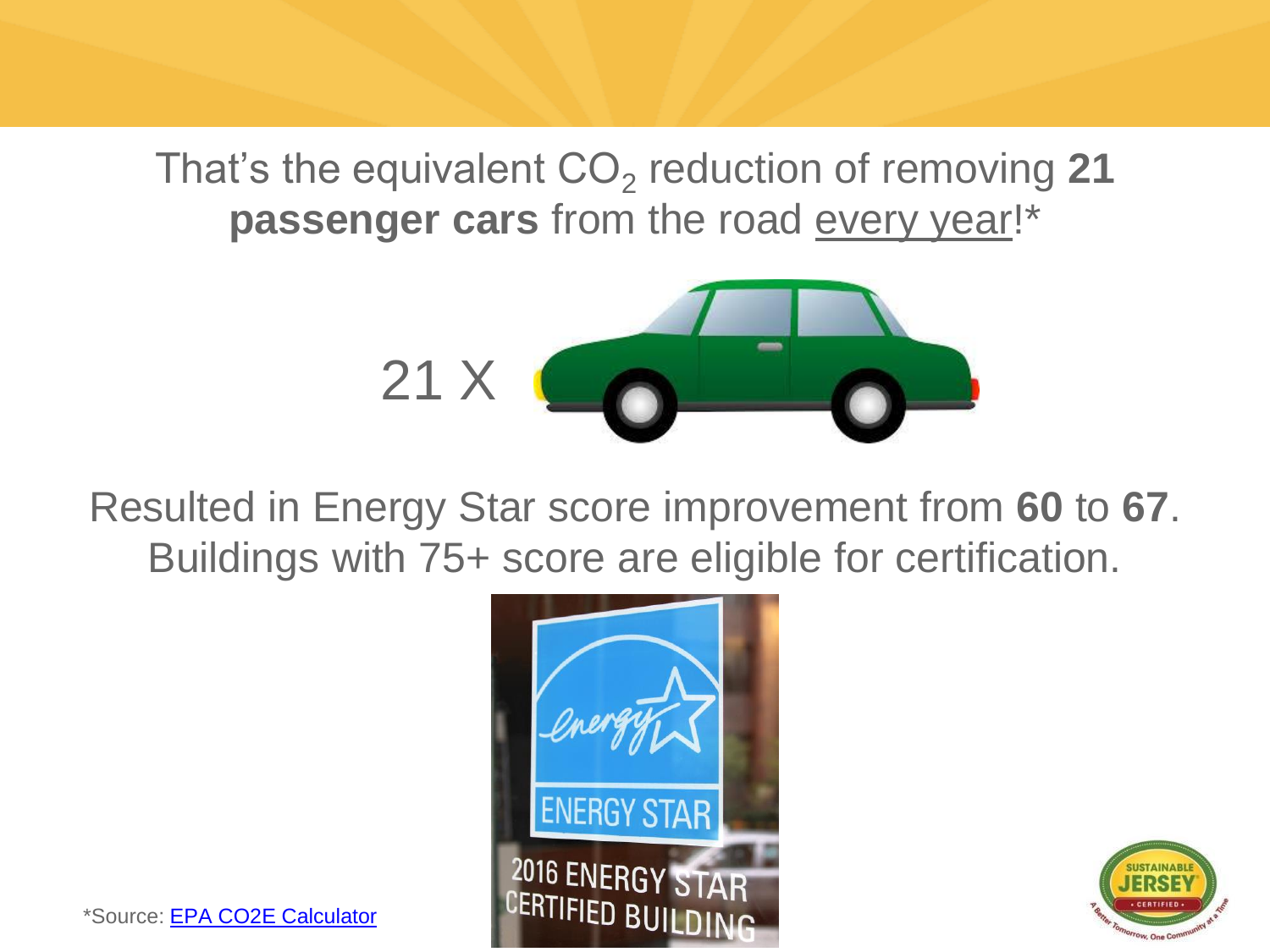## New Opportunities for Neptune Township

- Direct Install lighting & equipment upgrades for the Senior **Center** 
	- Up to 70% installed costs paid
	- Cover 30% with 3 year 0% on-bill financing from NJNG
- Smart Start Lighting upgrades for the Municipal Complex
	- Rebates for LED lighting
	- 10 year 0% APR on-bill financing from NJNG

 $\rightarrow$  Finance upgrades with state programs & energy savings!







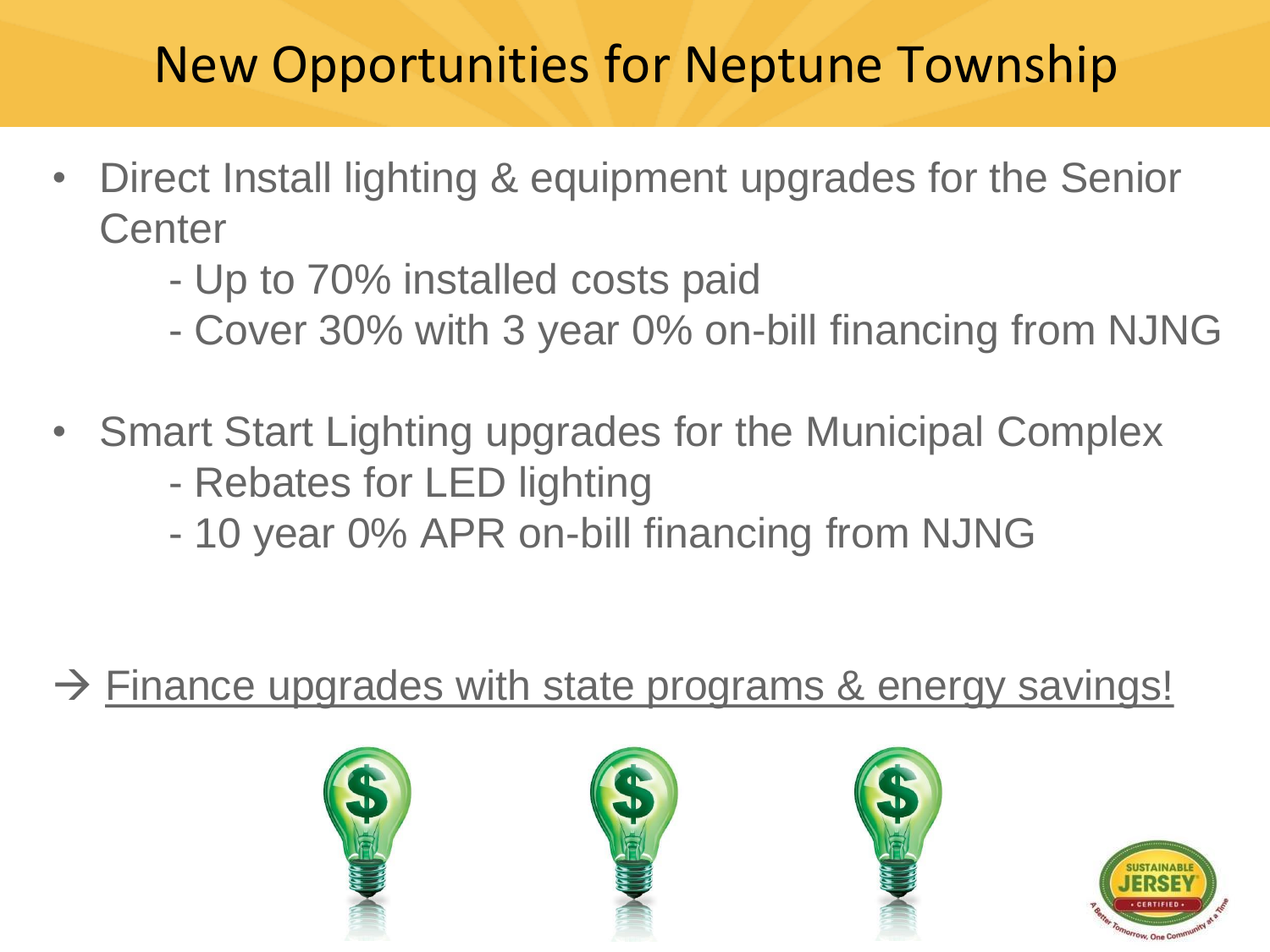### New Opportunities for Neptune Township

- Department of Public Works new construction qualifies for Pay for Performance grants
	- Build new facility 5% above code
	- Receive minimum **\$70,087** towards project
	- Operational savings over facility lifetime



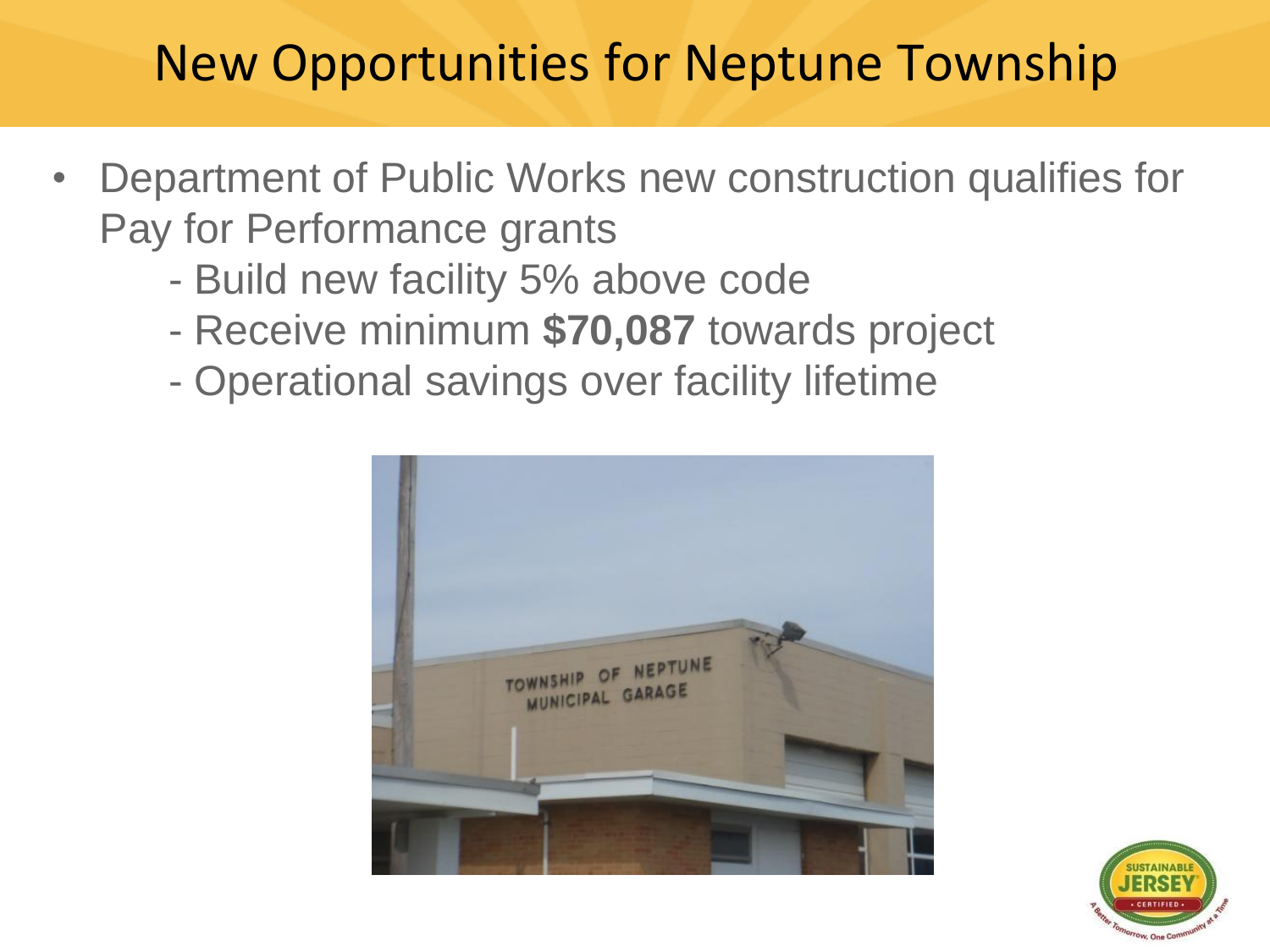#### A Greener Neptune



- Sustainable Jersey certification
	- State certification program for sustainable communities
	- Applying for Bronze level
- Continue tracking & reducing energy usage
- Establishing Green Team priorities with support from leadership



Where Community, Business & Tourism Prosper